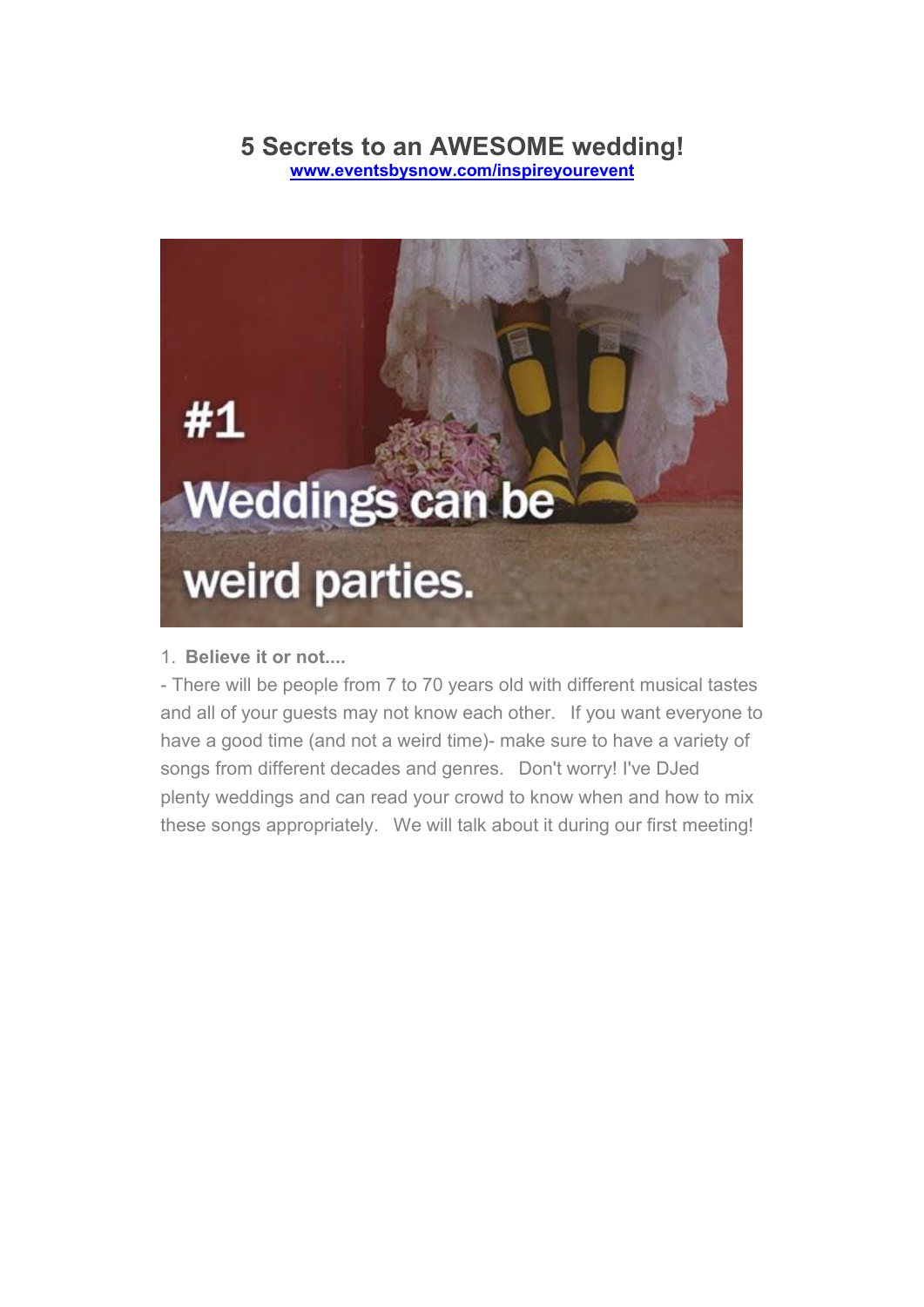

# **2. Because eating is fun, right?**

- A lot of your guests will have traveled or had long days (including you and your wedding party) so keep things lively as much as possible. After a calm ceremony and eating dinner... it may feel like time for a nap. I'll be sure to keep some fun and light-hearted energy in the room during dinner so everyone knows the party will keep escalating!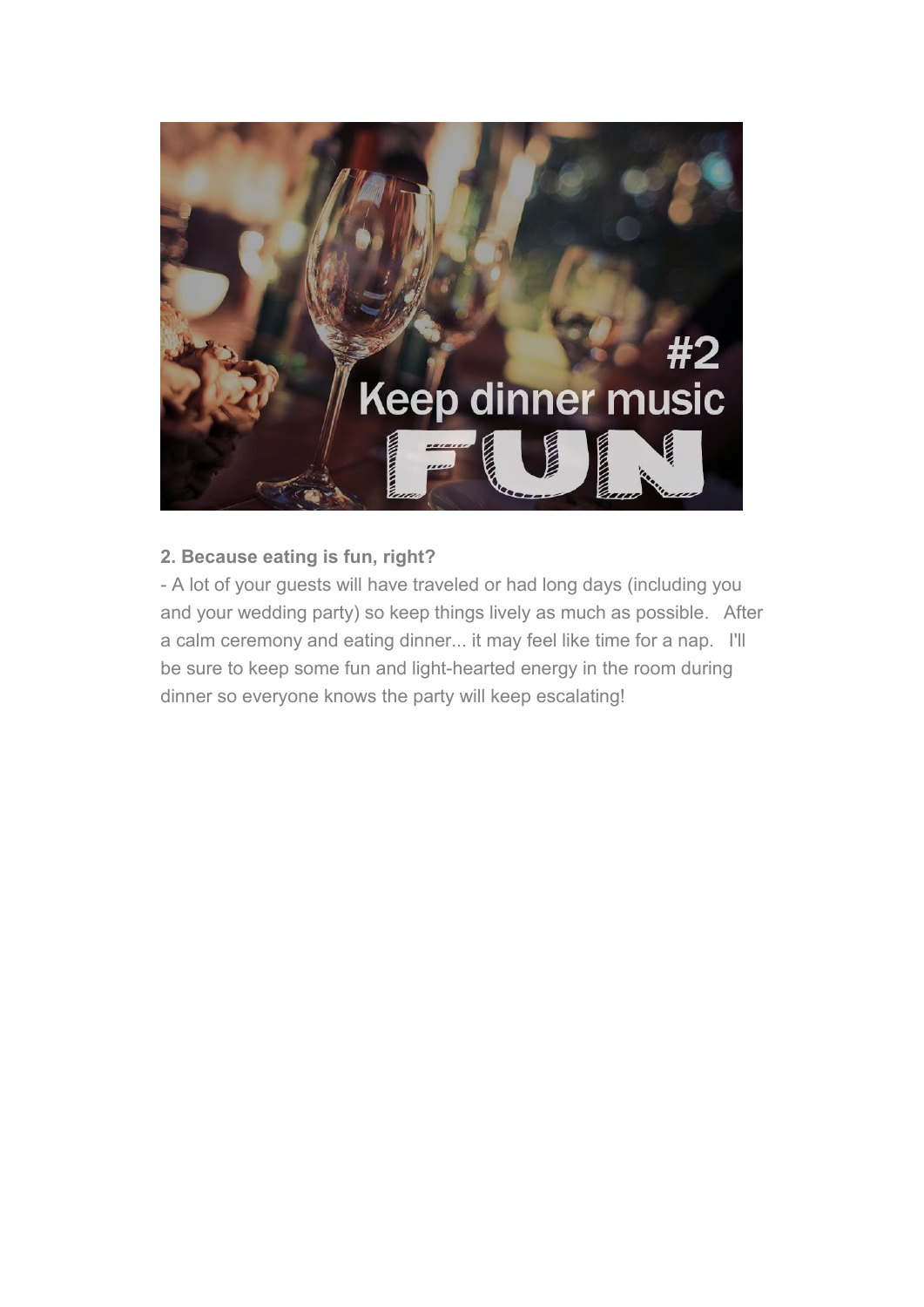

## **3. Especially around drink number 3**

- Plan to have your bar near the dance floor so that people don't have to leave the party or wander through tables to get to the bar. If the bar is practically on the dance floor - your guests will be, well... on the dance floor all night :)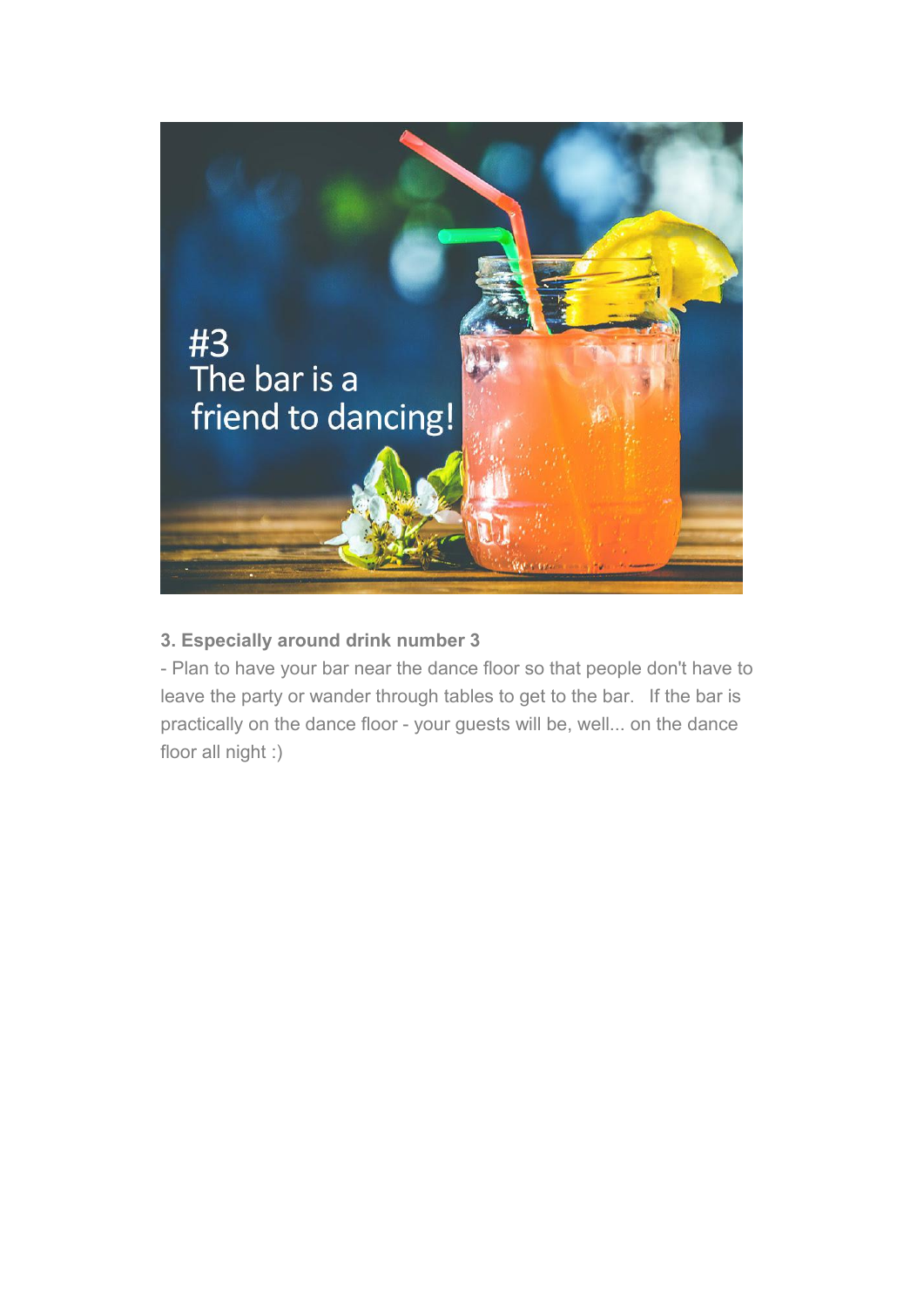

#### **4. Don't let your toasts get burned!**

- Toasts are definitely significant, special, and sometimes sappy - and all of that is awesome to help create a range of emotions in the evening. I would advise to plan who is saying a few words and not have an open floor for anyone to speak. This can eat up 15-20 minutes of your night EASILY. Long winded toasts are better at the rehearsal dinner. Your guests will stop listening and become chatty if they get bored. It's 2018. Attention spans are limited.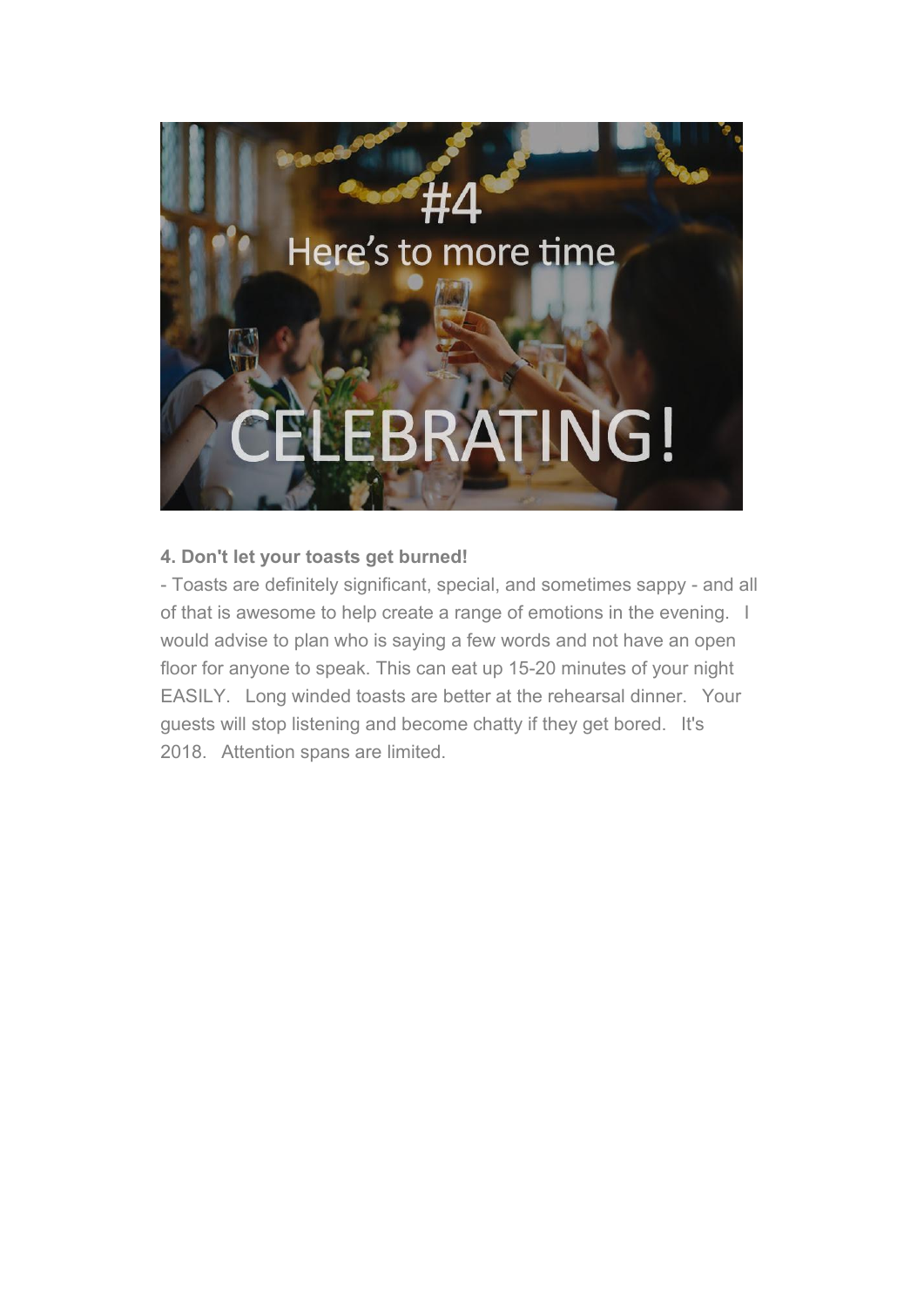# Plan enou time to PA

### **5. One more song!**

**-** All of the planning (vendor searching, e-mails, coordinating, etc.) will culminate with a once in a lifetime party that will be here before you know it! Make sure everything you have put into the night is exactly what you want. Cutting corners will let you down in the long run.

All of your and your fiance's closest friends and family will be there. At the end of the day - people remember things because of experiences and emotions. Throw the party you deserve.

If you follow these tips - chances are you may want to keep the party going longer than expected! Make sure to check with all appropriate vendors about their policy on going over longer.

You get FIVE hours with me right from the start... but I can stay longer if you want :)